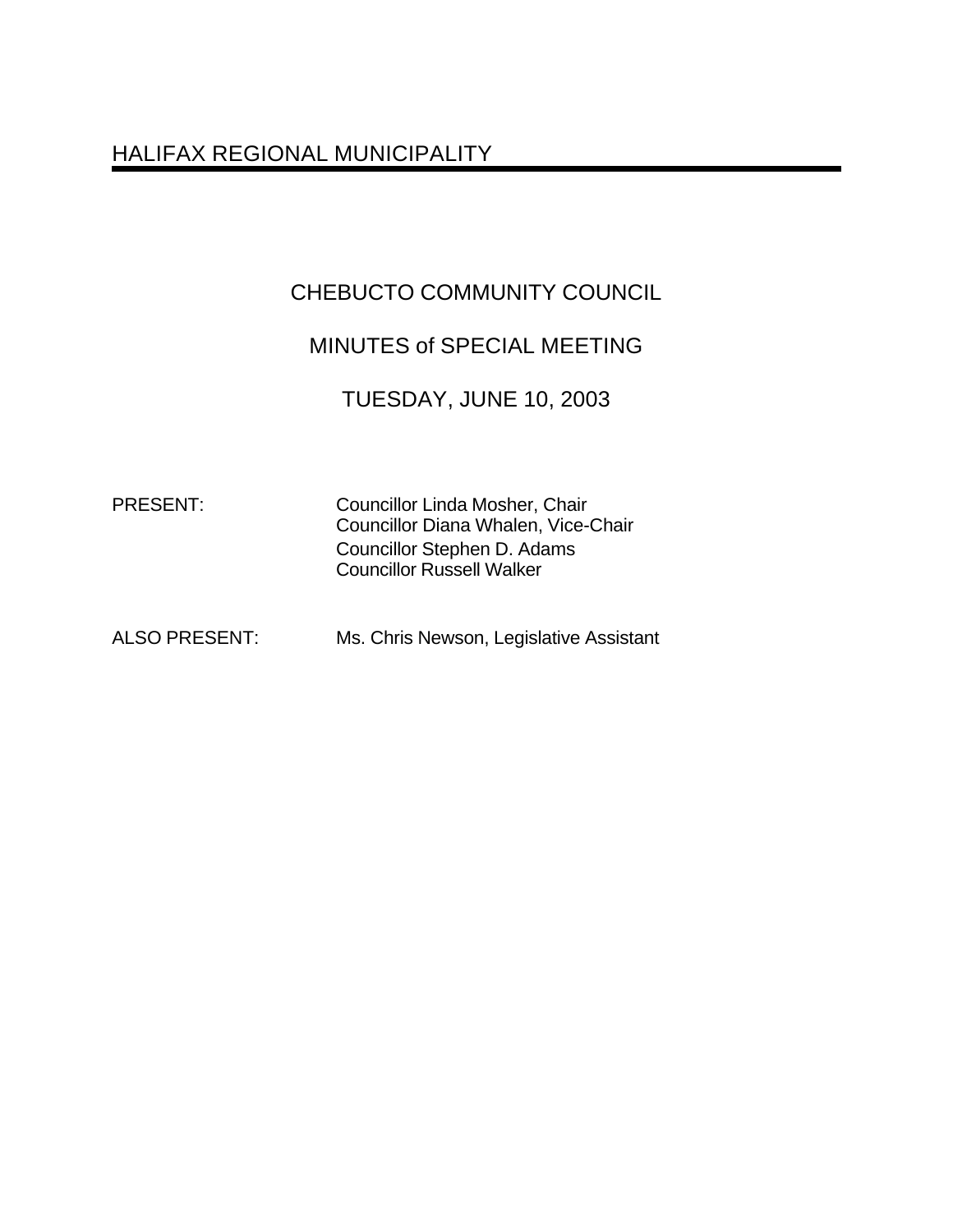### **TABLE OF CONTENTS**

| 2. |     |  |                                                                                                                                      |  |
|----|-----|--|--------------------------------------------------------------------------------------------------------------------------------------|--|
|    | 2.1 |  |                                                                                                                                      |  |
|    |     |  | 2.1.1 Case 00454: Amendments to Royale Hemlocks Stage I and Stage II<br>Development Agreements for Expansion of Hemlock Ravine Park3 |  |
| 3. |     |  |                                                                                                                                      |  |
|    |     |  |                                                                                                                                      |  |